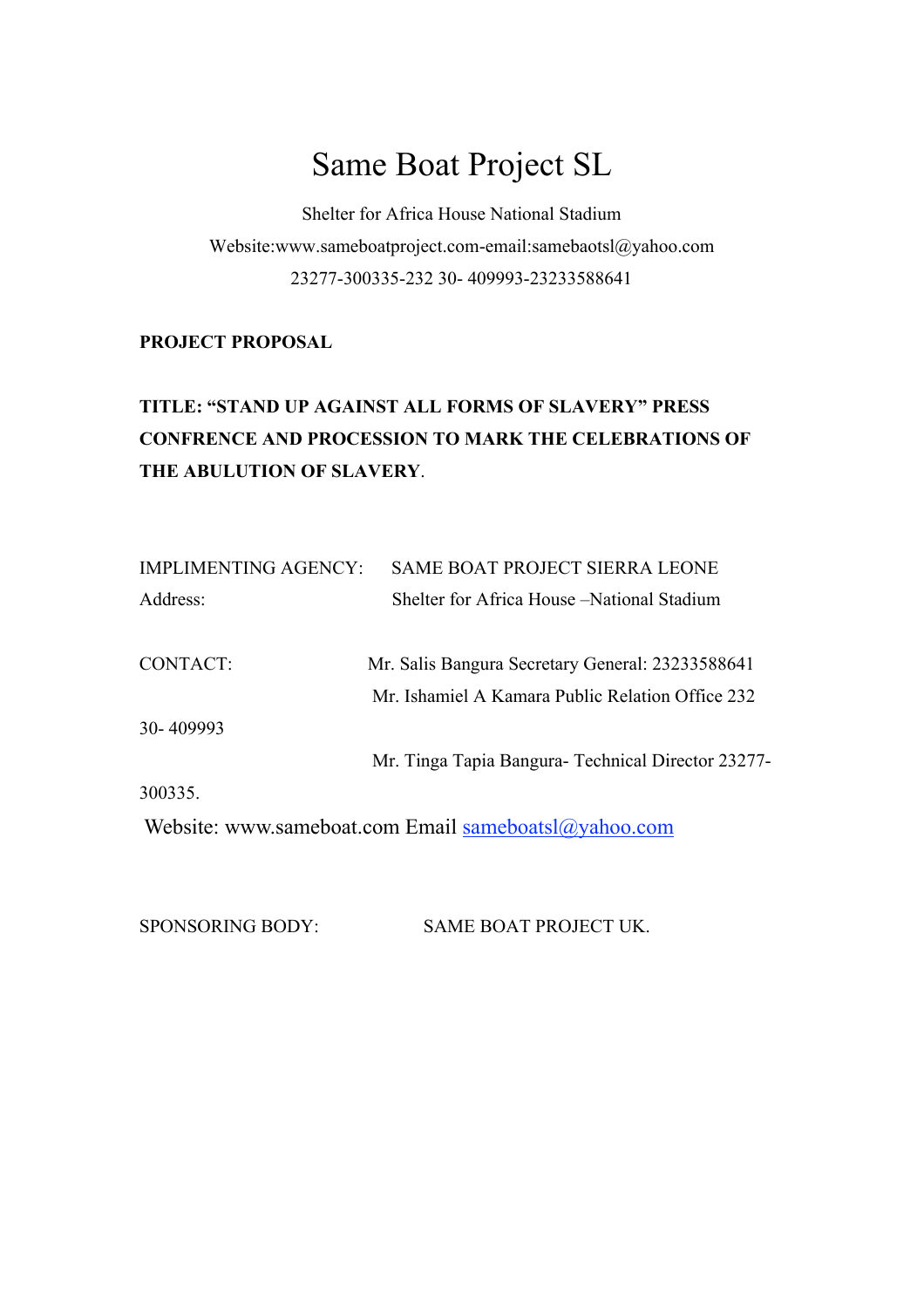#### PROJECT SUMMARY

This project is aim at identifying, creating understanding and addressing the problems related with slavery and all forms of inhuman treatment. The goal is to engage in dramatic innovative strategies to adequate sensitize and create understanding about impact of slavery including all forms of modern slavery and inhuman feature hosted out to individuals,

#### ACTIVIES AND COST SUMMARY

| 1. writing of letter                                   | Le95, 000    |
|--------------------------------------------------------|--------------|
| 2. Press conference                                    | Le780, 000   |
| 3. Procession titled standup against all forms slavery | Le2, 835,000 |
| 4. Administrative cost                                 | Le200, 000   |
| 5. General meeting for youth organization              | Le110, 000   |
| 6. Other expenses                                      | Le330, 000   |
| Project total cost                                     | Le4, 350,000 |
|                                                        |              |
| Input of sponsors                                      | Le4, 145.000 |
| Input of same boat                                     | Le205, 000   |

#### BRIEF BACKGROUN ON SAME BOAT PROJECT

Same boat project S/L is a service rendering organization that was formed in 2005 to address issues of slavery and all forms of inhuman treatment discrimination against persons. It goal is to create cross – cultural linkages between Africa, especially Sierra Leone and Europe, as well as to facilitate inter cultural, and intra – cultural relationships. T6 achieve its goals, same boat project is engaged in series of workshops, training, drama performances and community awareness raising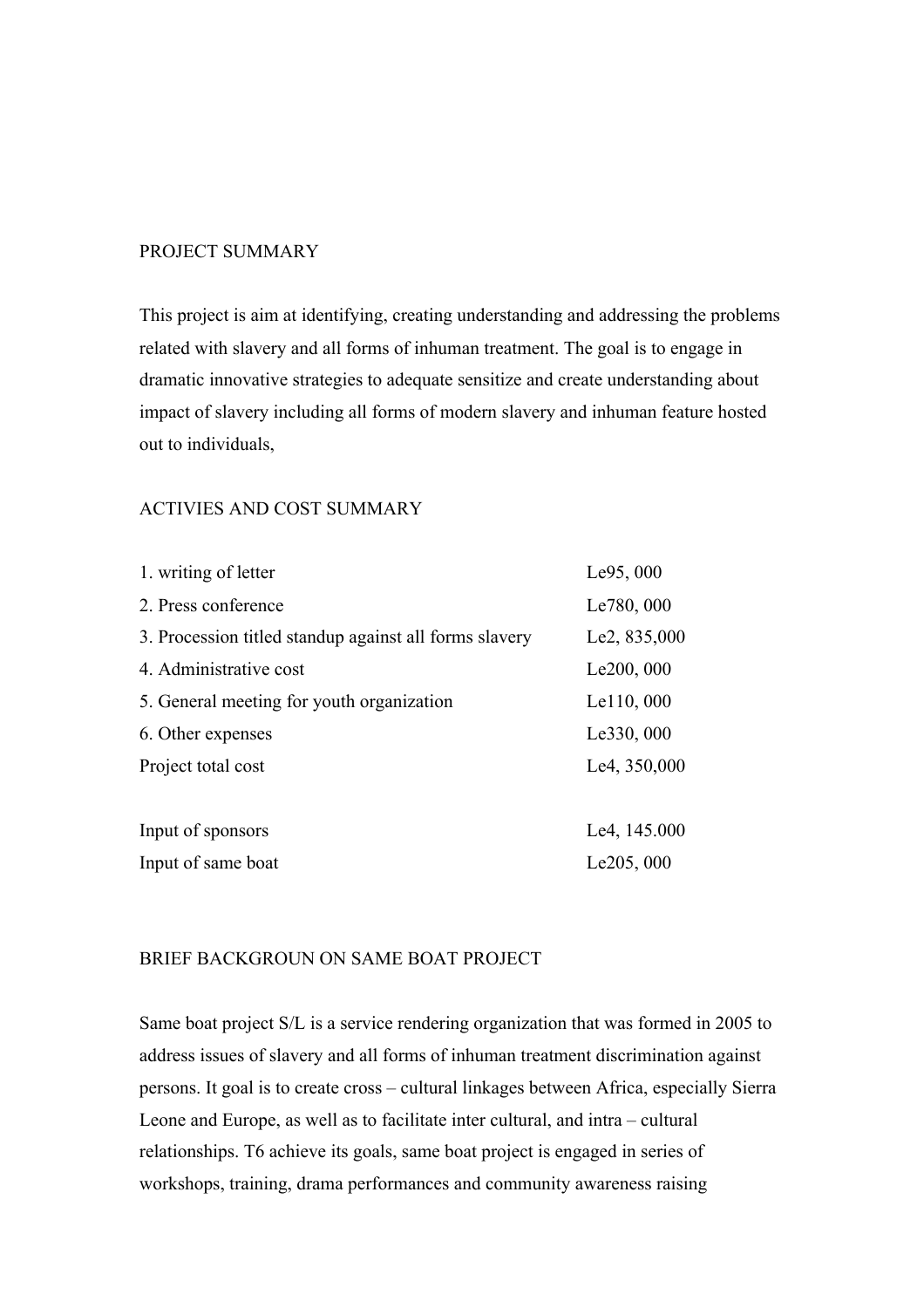campaigns same boat is affiliated with a mother organization in the United Kingdom called same boat project, UK and the pierrian center, UK. It also has effective networking with other local organizations such as, Amisted Heritage Inc; AYPAD, Youth Arise.

#### PROJCET RATIONALE

The urgent need to address and stem the problem associated with slavery and the slave trade, including all forms of modern slavery and inhuman treatment. Is a global concern. That has captured the attention of not only the international community, but also, countries as well as non – governmental organizations and individuals.

The year 2007 marked the bi-centenary commemoration of the abolition of the slave trade which was subsequently celebrated around the world through several activities which includes the following: the, madaian Atlantic freedom tour 2007 with the replicated Amistad schooner boat to trace the infamous trans – Atlantic slave trade particularly the historical revolt of Shengbe Pieh and others, the open of slave museum in England on which also marked the slavery remembrance day.

In Sierra Leone several organizations, institutions, with support from the government of Sierra Leone formed a national coordinating committee (N.CC) of which some that made necessary preparation for the Amistad voyage to S/L. Same Boat project S/l was part of the coordinating committee and made extensive meaningful contributions forwards the historical event.

Moreover, committee to address and raise awareness of the implication of all forms of enslavement, on the  $25<sup>th</sup>$  March, 2007 same Boat project organized a procession titled bells "unbound" depicting scenes of slavery from the Eastern Police to Taylor – comings garden at Pa Dember Road during which statement were made in commemoration of the Bi-centenary abolition of the slave trade. The event was done in collaboration with the pierrian center, UK and same boat project U.K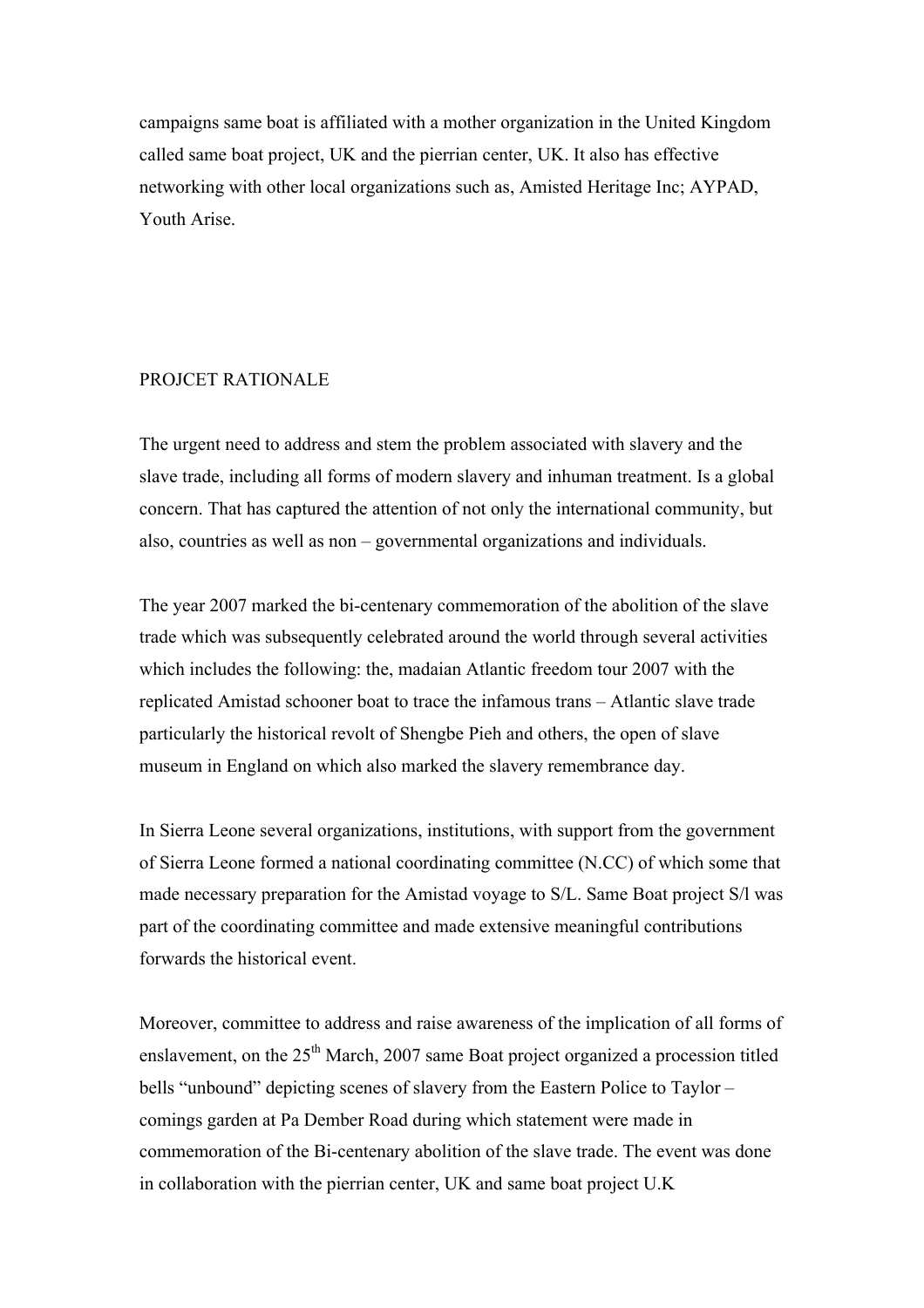Additionally, a press conference was at the Christian Health Association of Sierra Leone (CHASL) conference hall to mark the slavery remembrance day on the ………………... 2007 this was done in collaboration with Dr. Samuel H. Piech, executive Director of (HASL) descendant of Shengbeh Pieh and head of the Amistad Heritage incorporation.

However to full realize the positive outcome of the sensitization advocacy and awareness raising activities on the impact of slavery, as well as all forms of inhuman treatment meted out to individuals such as act ivies must not be a one of event but should be part of a continuous program, which should be pursued rigorously and dramatically with high innovative strategies. In this view, the Same Boat project S/L is highly devoted to create awareness about slavery by organizing activities to celebrate any event associated / related with all forms of slavery on yearly basis.

It is against the above backdrop that, the same project sees it rational to solicit support to the celebrate the 201 years of the abolition of the slavery in a dramatic, innovative way that would stimulate the public towards fully understanding and addressing the diverse forms of inhuman treatment – human trafficking, children, manual labor –intensive work, to name but few – that inhibit growth and development of a nation.

### **Importance of the project**

To date, Africans have experience some forty years of post independence. However , for the vast majority , this has been a period of new enslavement : as a few secure their economic positions at the expense of the society corruption and mismanagement are life , child labor and human trafficking are prevalent. It has been observed that all that is missing is the full awareness, understanding and will among people capable of generating a sustainable positive change in collective attitudes. However, the project aims to execute dramatic , innovative activities of press conference and a procession titled " stand up against all forms of slavery" to mark the 201 trade.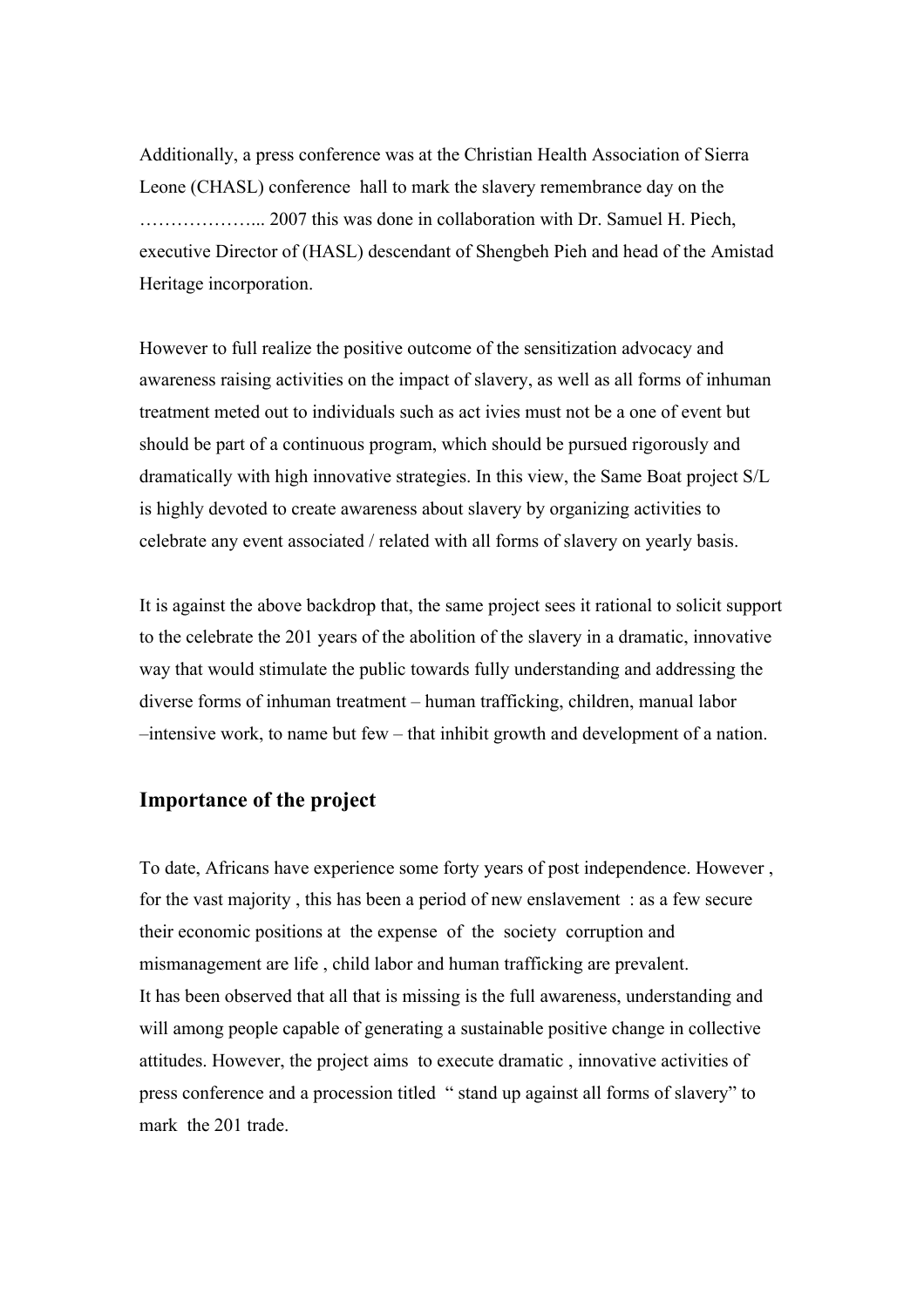The first step in any solution process is to identify the problem given rise to the malaise and there must be a willingness to accept the problem no matter how painful it might proven

## **Aim &Objectives**

This project important as it aims at identifying understanding and addressing the problem related with slavery and all forms of inhuman treatment.

Aim

1 To engage in dramatize innovative strategies to educate, sensitize and create understanding about the impact of slavery including all forms of modern slavery and inhuman treatment out to individuals

### **OBJECTIVES**

- 2 To organize a procession captioned "stand up against all forms of slavery.
- 3 To engage in a radio /T.V discussion program to further raise awareness about issues of in human treatment against persons.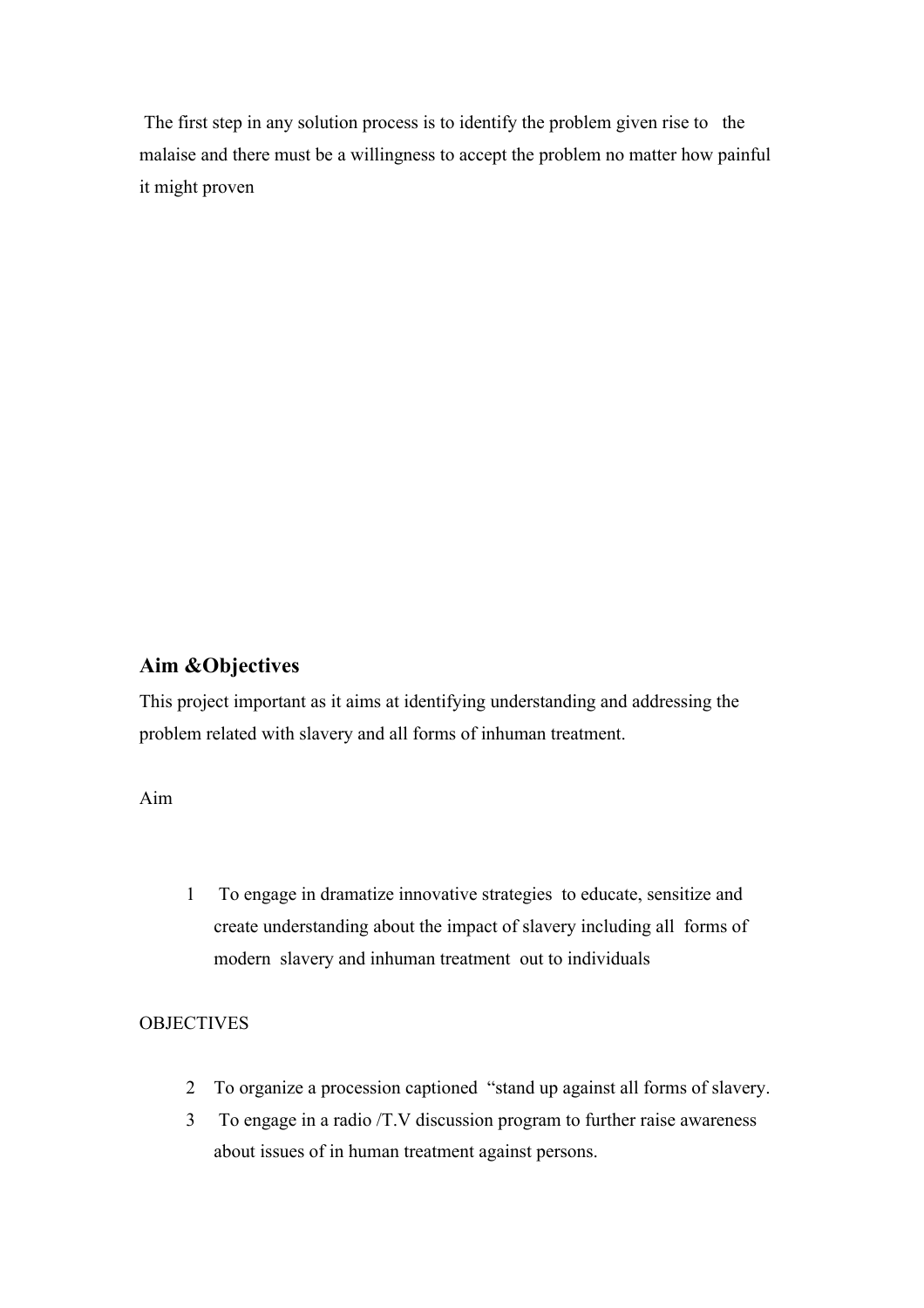#### ACTIVITIES AND EXPECTED OUTCOME

The activities of the project would begin with two general meetings inviting representatives of twenty youth group / organization to discuss the nature and implementation of the activities.

Also, letters would be written to invite journalists and other stake holder to attend a press conference to commemorate the 201 anniversary of the abolition of the stake trade as well as to address issue of modern forms of slavery.

Whist the press conference would be on, with journalists and other key stakeholders such as ministers, parliamentarians etc; the procession would be going on at the same time. The procession will have three assembling points one will start from Youyi building, another from east – end police, and all the third from Now England ville; and all will process to a converging point at Taylor comings garden at pademba road. The people from the press conference will also gather at an assembling point after the conference,

During the processions, educational leaflets, hand bills will be distributed , as well as , songs, slogans , banners with positive wordings and posters will be voiced and displayed scenes of in human treatments will be enacted as the processions progress .

At the assembling point, statements would be made by key stakeholders to address issues of slavery and all forms of in human treatment. Also, skits on science of slavery and other forms of in human treatment would be enacted. The celebration will end with light refreshment and transportation allowance for participation.

The expected out come of the activities to be carried out in this dramatic and innovative manner would help to rigorously and vividly raze the profit of creating awareness and understanding of slavery and all forms of in human treatment. It will help to instill in the minds of people about the reality of problems of slavery and ways of addressing these issues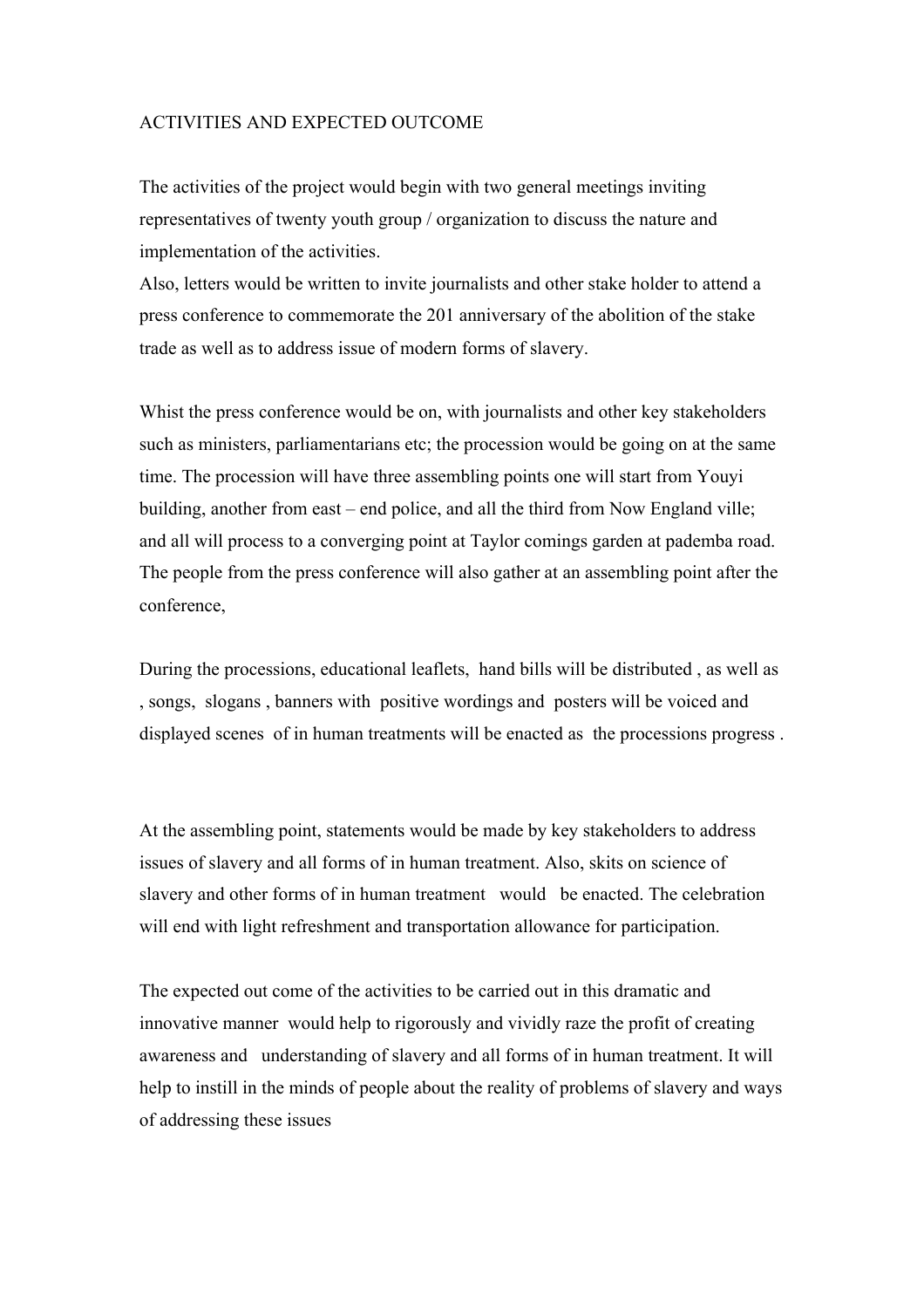# **TABULAR DISCRIPTION OF THE ACTIVITIES AND EXPECTED OUTCOME OF THE PROPOSAL**

| <b>ACTIVITIES</b> | <b>EXPECTIED</b> | <b>WHO</b>  | <b>SAR</b> | <b>FINISH</b> |
|-------------------|------------------|-------------|------------|---------------|
|                   | <b>OUTCOME</b>   | <b>DOES</b> | Т          | <b>DTE</b>    |
|                   |                  | <b>WHAT</b> | <b>DAT</b> |               |
|                   |                  |             | E          |               |
|                   |                  |             |            |               |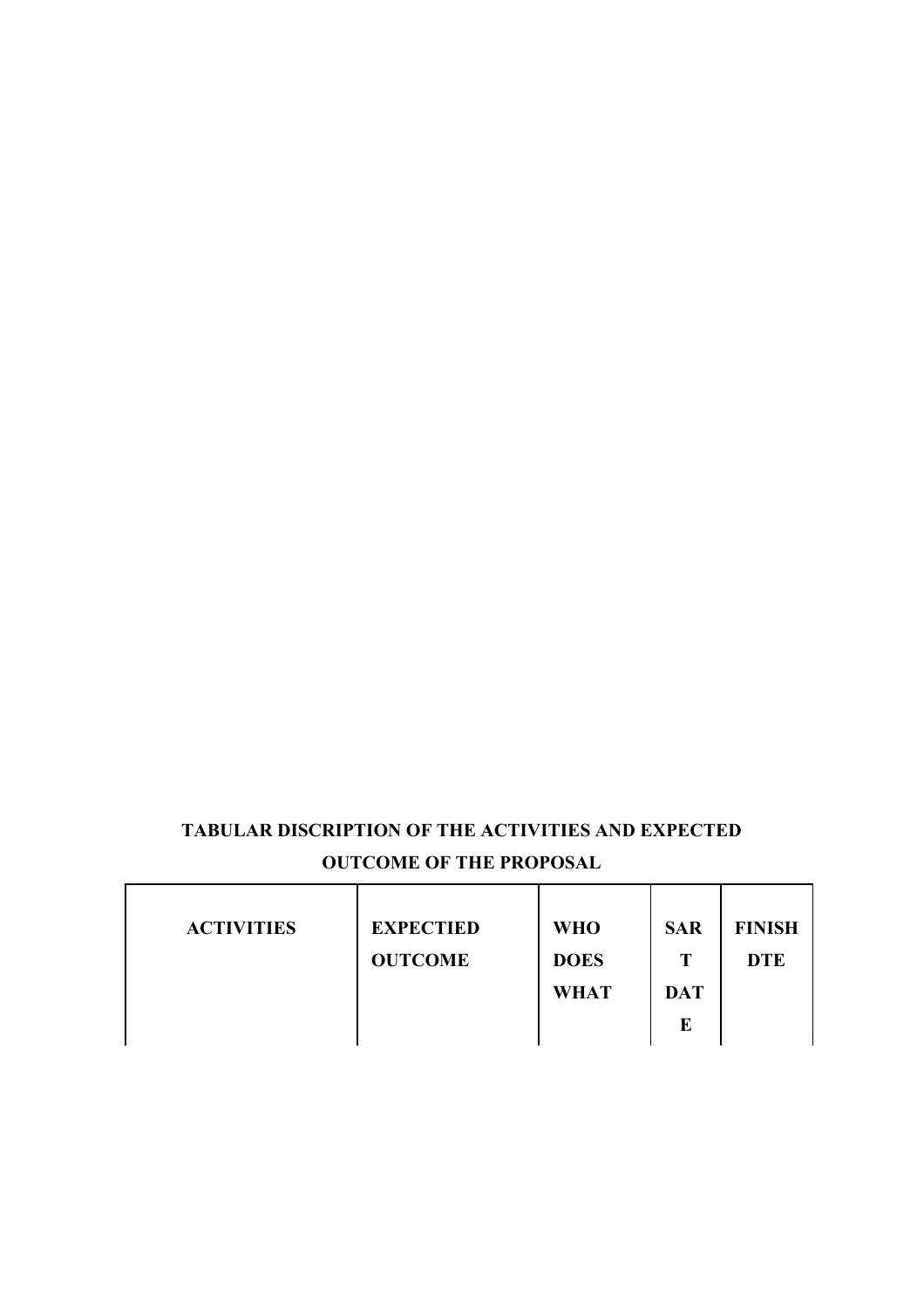| •1 Writing of letters to<br>media houses,<br>youth organization<br>and other<br>stakeholders |                                            | This is to acquaint | Same        |  |
|----------------------------------------------------------------------------------------------|--------------------------------------------|---------------------|-------------|--|
|                                                                                              |                                            | people about the    | boat        |  |
|                                                                                              |                                            | program before      | project S/L |  |
|                                                                                              | hand.                                      |                     |             |  |
|                                                                                              |                                            |                     |             |  |
|                                                                                              | •2 General meeting                         | To adequate plan    | Same boat   |  |
|                                                                                              | with youth<br>organization to              | how the procession  | project S/L |  |
|                                                                                              | plan for the                               | will be done        |             |  |
|                                                                                              | procession                                 |                     |             |  |
|                                                                                              | •3 The organization                        | This is to a give   |             |  |
|                                                                                              | of a press<br>conference                   | wider coverage and  |             |  |
|                                                                                              | inviting at least ten                      | publicity of the    |             |  |
|                                                                                              | media houses and<br>other stakeholders     | issues discussed    |             |  |
|                                                                                              |                                            | during the          |             |  |
|                                                                                              |                                            | conference          |             |  |
|                                                                                              | •4 The coordination of                     | This will help to   |             |  |
|                                                                                              | a "stand p ageist all<br>forms of slavery" | create dramatic     |             |  |
|                                                                                              | procession by                              | awareness and       |             |  |
|                                                                                              | organizations in the<br>east, west .and    | understand by a     |             |  |
|                                                                                              | central parts of                           | wider audience      |             |  |
| Freetown.                                                                                    |                                            | about the           |             |  |
|                                                                                              |                                            | prevalence of issue |             |  |
| $\bullet 5$                                                                                  | To converge at the                         | of slavery          |             |  |
|                                                                                              | Taylor comings garden at                   |                     |             |  |
|                                                                                              | pademba Road, where                        | This would help to  |             |  |
| statement would be given<br>by key stakeholders.                                             | create greater                             |                     |             |  |
|                                                                                              |                                            | understanding       |             |  |
|                                                                                              |                                            | issues of slavery   |             |  |
|                                                                                              |                                            | which will further  |             |  |
|                                                                                              |                                            | positive change.    |             |  |
|                                                                                              |                                            |                     |             |  |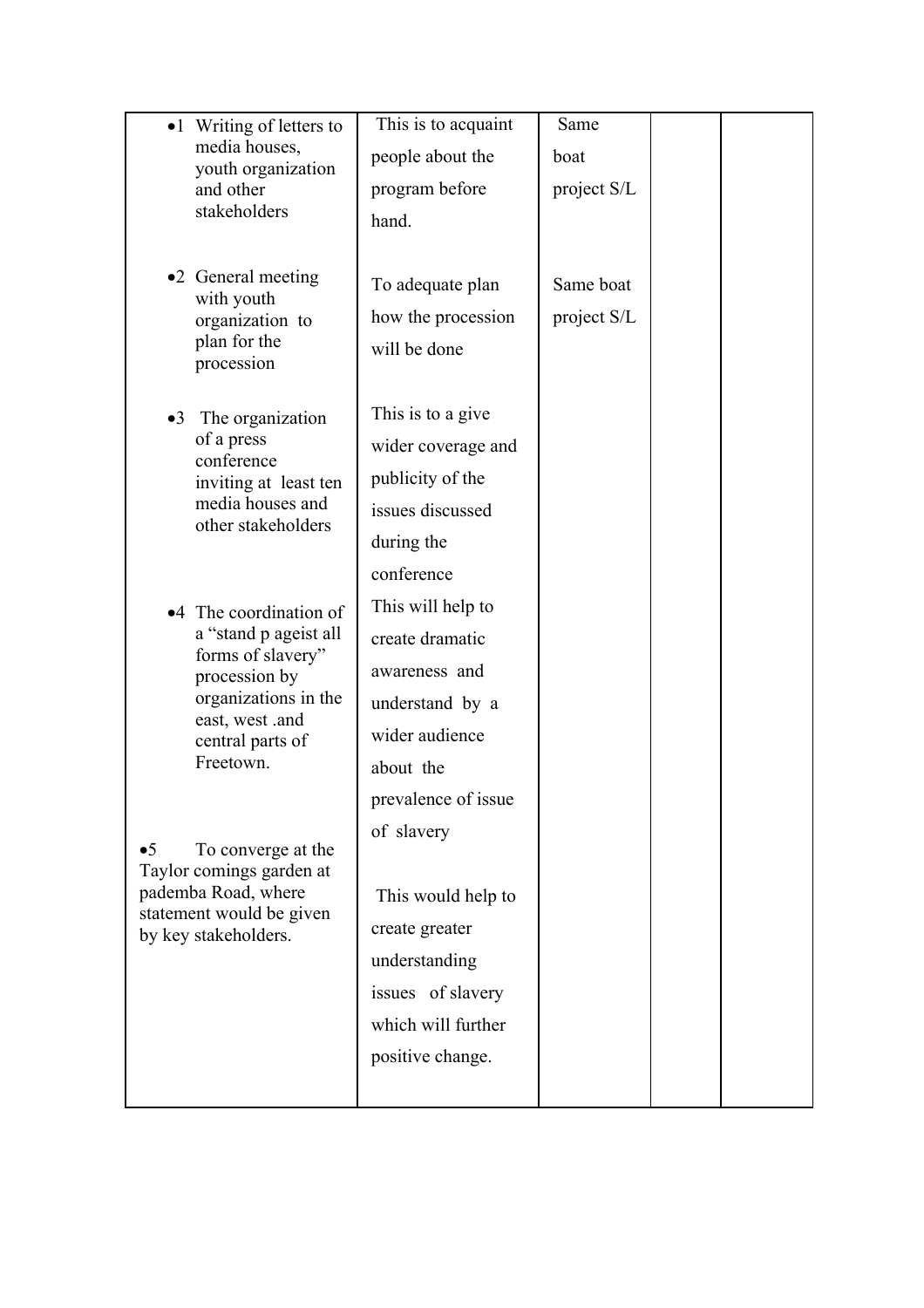# **PROPOSED BUDJET /SUPPORT**

| No | <b>DESCRIPTION</b> | UNIT | OUANTITY | UNIT COST | <b>TOTAL</b> |
|----|--------------------|------|----------|-----------|--------------|
|    | OF ITEMS           |      |          |           | COST         |